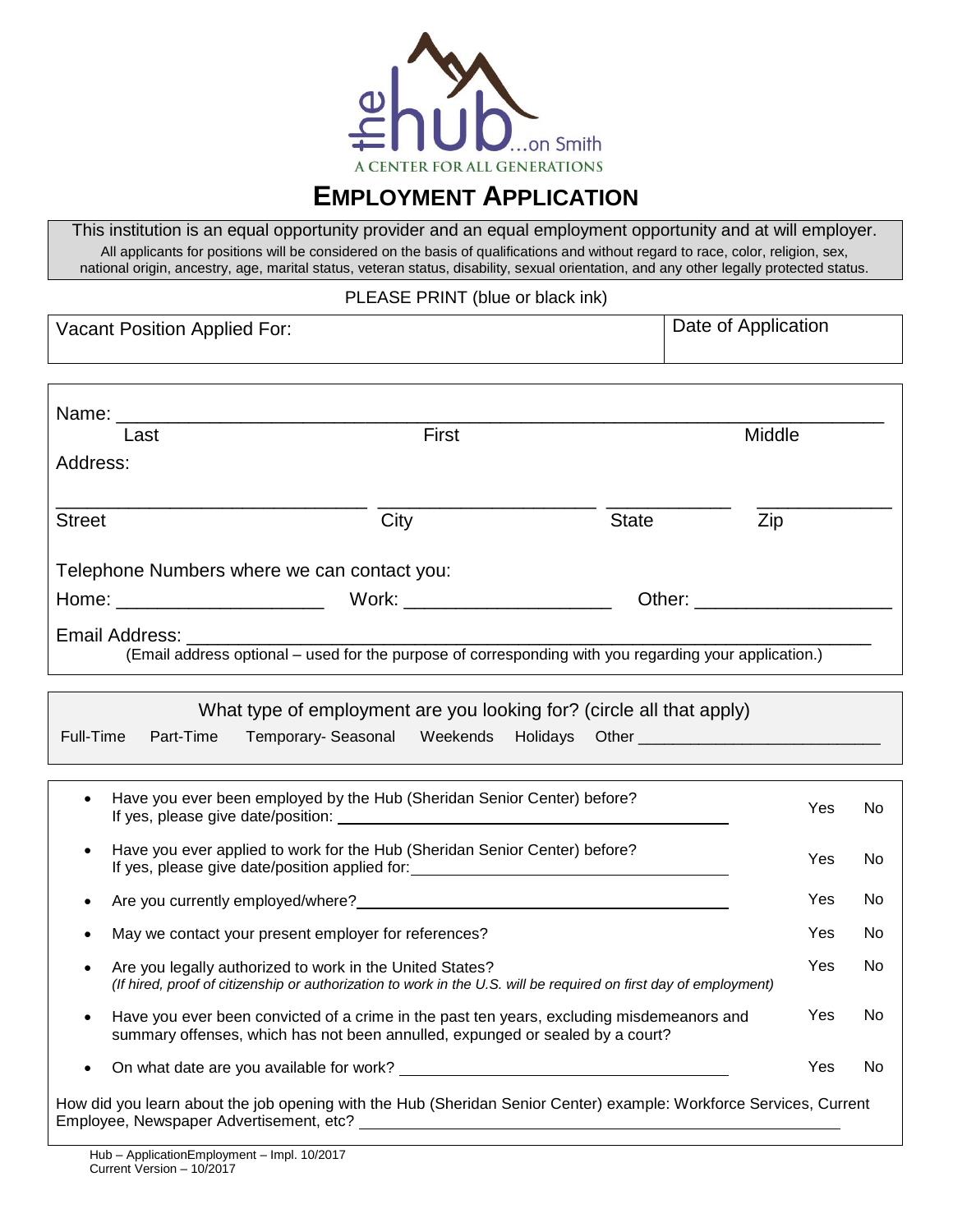#### **EDUCATION**

|                      | <b>School Name</b> | Circle Highest<br><b>Grade Completed</b> | Diploma<br>Degree<br>Yes/No | Major Course(s) of Study |
|----------------------|--------------------|------------------------------------------|-----------------------------|--------------------------|
| Elementary<br>School |                    | 45678                                    |                             |                          |
| <b>High School</b>   |                    | 9 10 11 12                               |                             |                          |
| Technical<br>School  |                    | 1 <sub>2</sub>                           |                             |                          |
| College              |                    | 1 2 3 4                                  |                             |                          |
| Other                |                    | 1 2 3 4                                  |                             |                          |

# **SPECIAL SKILLS AND QUALIFICATIONS**

| Summarize SPECIAL JOB RELATED SKILLS AND QUALIFICATIONS ACQUIRED FROM EMPLOYMENT OR OTHER<br>EXPERIENCE. |  |  |  |  |
|----------------------------------------------------------------------------------------------------------|--|--|--|--|
|                                                                                                          |  |  |  |  |
|                                                                                                          |  |  |  |  |
| Summarize any other SPECIAL SKILLS AND TRAINING not listed above:                                        |  |  |  |  |
|                                                                                                          |  |  |  |  |
| Describe HONORS OR AWARDS received:                                                                      |  |  |  |  |
|                                                                                                          |  |  |  |  |
| List PROFESSIONAL, TRADE, BUSINESS, OR CIVIL ACTIVITIES AND OFFICES HELD.                                |  |  |  |  |
|                                                                                                          |  |  |  |  |

## **WORK RELATED REFERENCES**

| Give name, business name, address and telephone number<br>of three work related references who are not related to you. |      |                 |         |             |  |
|------------------------------------------------------------------------------------------------------------------------|------|-----------------|---------|-------------|--|
|                                                                                                                        |      |                 |         |             |  |
|                                                                                                                        | Name | <b>Business</b> | Address | Telephone # |  |
| 2.                                                                                                                     |      |                 |         |             |  |
|                                                                                                                        | Name | <b>Business</b> | Address | Telephone # |  |
| 3.                                                                                                                     |      |                 |         |             |  |
|                                                                                                                        | Name | <b>Business</b> | Address | Telephone # |  |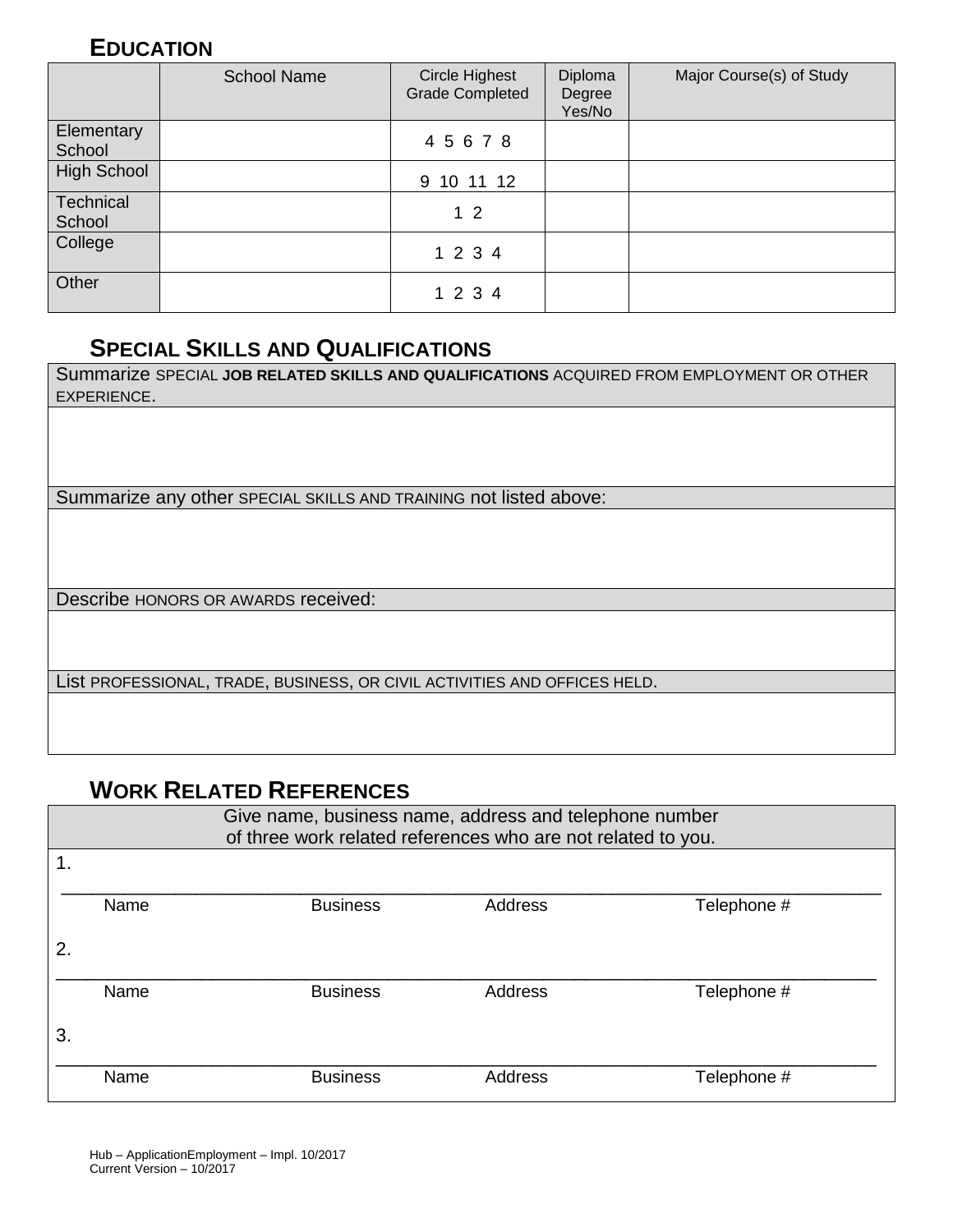## **EMPLOYMENT EXPERIENCE**

Start with your present or most recent position. If work performed information is already on your resume, fill in only those items not listed on your resume (i.e. reason for leaving, salary, etc.)

| 1. Employer         | Dates Employed |       | <b>Work Performed</b> |
|---------------------|----------------|-------|-----------------------|
| Address             | From           | To    |                       |
| Telephone Number(s) |                |       |                       |
| Job Title           | Rate of Pay    |       |                       |
| Supervisor          | <b>Start</b>   | Final |                       |
| Reason for Leaving  |                |       |                       |

| 2. Employer         | Dates Employed |       | <b>Work Performed</b> |
|---------------------|----------------|-------|-----------------------|
| Address             | From           | To    |                       |
| Telephone Number(s) |                |       |                       |
| Job Title           | Rate of Pay    |       |                       |
| Supervisor          | <b>Start</b>   | Final |                       |
| Reason for Leaving  |                |       |                       |

| 3. Employer         | Dates Employed |       | <b>Work Performed</b> |
|---------------------|----------------|-------|-----------------------|
| Address             | From           | To    |                       |
| Telephone Number(s) |                |       |                       |
| Job Title           | Rate of Pay    |       |                       |
| Supervisor          | <b>Start</b>   | Final |                       |
| Reason for Leaving  |                |       |                       |

If you need additional space, please continue on a separate sheet of paper or ask for an extra copy of this page from the receptionist.